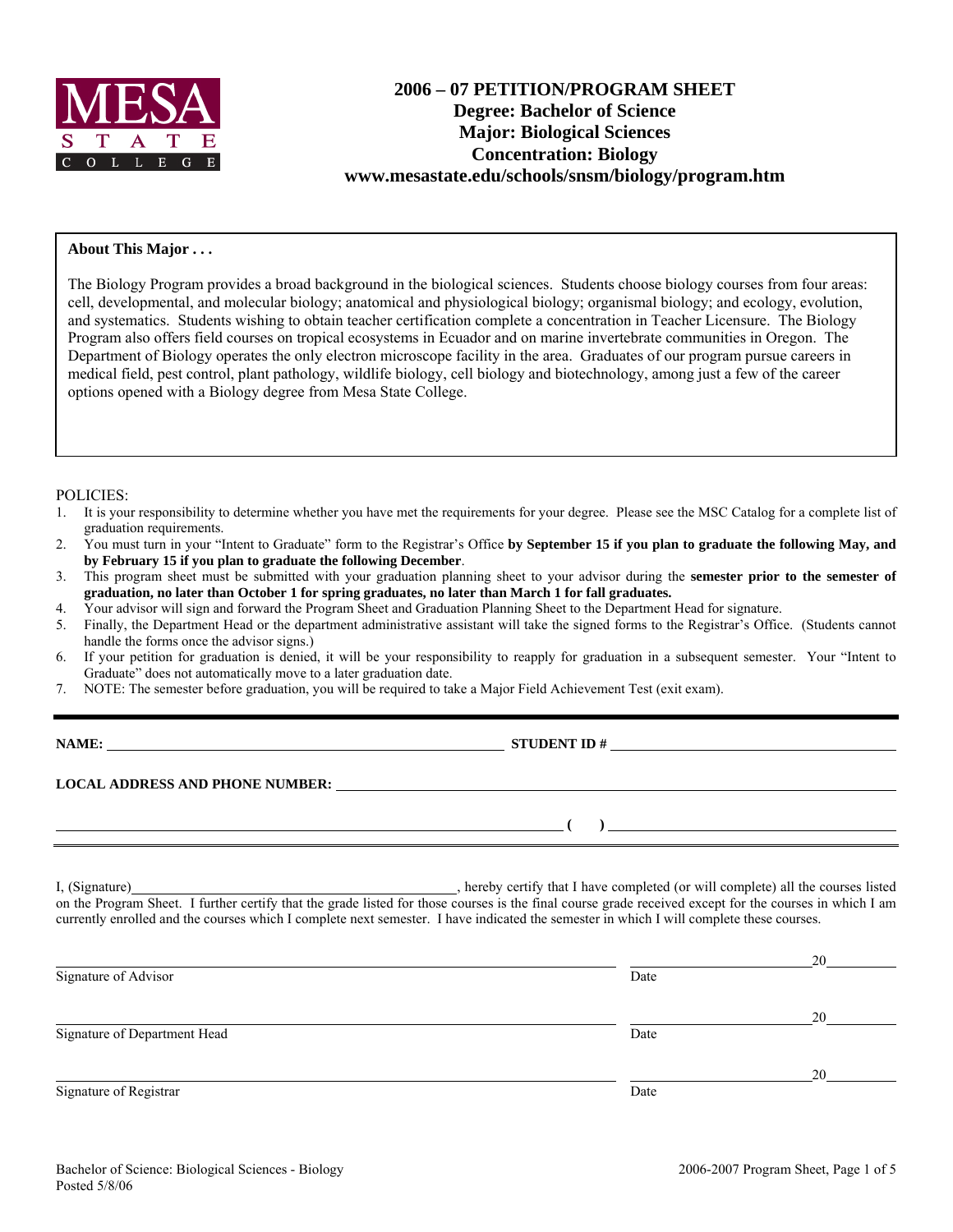- Must earn 120 semester hours and meet the academic residency requirements to earn a baccalaureate degree at Mesa State College.
- Must earn a minimum of 40 semester hours in upper division courses (i.e., 300-level and 400-level courses).
- A cumulative grade point average of 2.0 or higher must be maintained for all courses.
- A 2.5 GPA is required in the major courses. A "C" or higher is required in all major courses.
- When filling out this program sheet a course can only be used once, i.e., no double counting is allowed between categories.
- Excess KINA/HPWE courses beyond the two required and pre-collegiate courses (usually numbered below 100) cannot be used for graduation. • All degree requirements must be completed as described. Any exceptions or substitutions must be recommended in advance by the faculty advisor and approved by the Department Head.
- It is recommended that students work closely with a faculty advisor when selecting courses and scheduling classes prior to registration.
- Students are required to participate in exit examinations or other programs deemed necessary to comply with the college accountability requirement.

General Education Requirements (Minimum of 33 semester hours) See the M.S.C. catalog for the list of courses that meet the general education categories.

| Course          | No.                                                                                                                      | Credit                                                              | Grade | Term | Year | Trns/Subs | Course                                                      | No.                                                                                            | Credit | Grade | Term | Year | Trns/Subs |  |  |
|-----------------|--------------------------------------------------------------------------------------------------------------------------|---------------------------------------------------------------------|-------|------|------|-----------|-------------------------------------------------------------|------------------------------------------------------------------------------------------------|--------|-------|------|------|-----------|--|--|
|                 |                                                                                                                          | <b>English:</b> ENGL 111 and 112 (6 semester hours, must receive a  |       |      |      |           | Humanities or Social/Behavioral Science: (3 semester hours) |                                                                                                |        |       |      |      |           |  |  |
|                 |                                                                                                                          | "C" or higher, must be completed by the time the student has 60     |       |      |      |           |                                                             |                                                                                                |        |       |      |      |           |  |  |
| semester hours) |                                                                                                                          |                                                                     |       |      |      |           |                                                             |                                                                                                |        |       |      |      |           |  |  |
| *ENGL           |                                                                                                                          |                                                                     |       |      |      |           | <b>Fine Arts:</b> (3 semester hours)                        |                                                                                                |        |       |      |      |           |  |  |
| *ENGL           |                                                                                                                          |                                                                     |       |      |      |           |                                                             |                                                                                                |        |       |      |      |           |  |  |
|                 |                                                                                                                          | *ENGL 129, Honors English, may be substituted for ENGL 111 and ENGL |       |      |      |           |                                                             |                                                                                                |        |       |      |      |           |  |  |
|                 |                                                                                                                          |                                                                     |       |      |      |           |                                                             |                                                                                                |        |       |      |      |           |  |  |
|                 | 112. Must earn a grade of "C" or better. May need to take additional electives.<br><b>Humanities:</b> (6 semester hours) |                                                                     |       |      |      |           |                                                             | <b>Natural Sciences:</b> (minimum 6 semester hours, at least one course<br>must include a lab) |        |       |      |      |           |  |  |
|                 |                                                                                                                          |                                                                     |       |      |      |           |                                                             |                                                                                                |        |       |      |      |           |  |  |
|                 |                                                                                                                          |                                                                     |       |      |      |           |                                                             |                                                                                                |        |       |      |      |           |  |  |
|                 |                                                                                                                          | <b>Social and Behavioral Sciences:</b> (6 semester hours)           |       |      |      |           |                                                             |                                                                                                |        |       |      |      |           |  |  |
|                 |                                                                                                                          |                                                                     |       |      |      |           | <b>Applied Studies:</b> (3 semester hours)                  |                                                                                                |        |       |      |      |           |  |  |
|                 |                                                                                                                          |                                                                     |       |      |      |           |                                                             |                                                                                                |        |       |      |      |           |  |  |
|                 |                                                                                                                          |                                                                     |       |      |      |           |                                                             |                                                                                                |        |       |      |      |           |  |  |
|                 |                                                                                                                          | <b>Other Requirements</b> (10 semester hours)                       |       |      |      |           |                                                             |                                                                                                |        |       |      |      |           |  |  |

| <b>Kinesiology:</b> (3 Semester Hours)                                              |     |        |       |      |      |                                                                                                                                          | <b>Bachelor of Science Degree Distinction:</b>                |  |  |  |  |  |
|-------------------------------------------------------------------------------------|-----|--------|-------|------|------|------------------------------------------------------------------------------------------------------------------------------------------|---------------------------------------------------------------|--|--|--|--|--|
| Course                                                                              | No. | Credit | Grade | Term | Year | Trns/Subs                                                                                                                                | (7 semester hours) Must earn a "C" or better in both courses. |  |  |  |  |  |
| KINE/HPWA                                                                           | 100 |        |       |      |      |                                                                                                                                          | Term<br>Year<br>Trns/Subs<br>No.<br>Grade<br>Credit<br>Course |  |  |  |  |  |
| KINA/HPWE                                                                           |     |        |       |      |      |                                                                                                                                          | MATH*<br>113<br>$\frac{4}{ }$                                 |  |  |  |  |  |
| KINA/HPWE                                                                           |     |        |       |      |      |                                                                                                                                          | MATH 146 (5) or STAT 200 (3)                                  |  |  |  |  |  |
| See the M.S.C. catalog for the list of approved KINA/HPWE/Selected DANC<br>courses. |     |        |       |      |      | *Math 113 or higher level math as approved by advisor<br>Should be completed by the end of the sophomore year $(\leq 70$ semester hours) |                                                               |  |  |  |  |  |

#### **Biological Sciences Major Requirements** (61-63 Semester Hours)

A 2.5 GPA is required in the major courses. A "C" or higher is required in all major courses.

| Course              | No.  | Credit                                       | Grade                                                                                                                                                                                                                                                                                                                                                                                                                           | Term | Year | Trns/Subs | Course      | No.                                                    | Credit         | Grade                                                                                                                      | Term | Year | Trns/Subs |
|---------------------|------|----------------------------------------------|---------------------------------------------------------------------------------------------------------------------------------------------------------------------------------------------------------------------------------------------------------------------------------------------------------------------------------------------------------------------------------------------------------------------------------|------|------|-----------|-------------|--------------------------------------------------------|----------------|----------------------------------------------------------------------------------------------------------------------------|------|------|-----------|
|                     |      | Required Core Courses (21-23 semester hours) |                                                                                                                                                                                                                                                                                                                                                                                                                                 |      |      |           |             |                                                        |                |                                                                                                                            |      |      |           |
| <b>BIOL</b>         | 105  |                                              | $\frac{4}{\sqrt{1-\frac{4}{\sqrt{1-\frac{4}{\sqrt{1-\frac{4}{\sqrt{1-\frac{4}{\sqrt{1-\frac{4}{\sqrt{1-\frac{4}{\sqrt{1-\frac{4}{\sqrt{1-\frac{4}{\sqrt{1-\frac{4}{\sqrt{1-\frac{4}{\sqrt{1-\frac{4}{\sqrt{1-\frac{4}{\sqrt{1-\frac{4}{\sqrt{1-\frac{4}{\sqrt{1-\frac{4}{\sqrt{1-\frac{4}{\sqrt{1-\frac{4}{\sqrt{1-\frac{4}{\sqrt{1-\frac{4}{\sqrt{1-\frac{4\frac{4}{\sqrt{1-\frac{4}}{1-\frac{4\frac{4}{\sqrt{1-\frac{4\frac{$ |      |      |           | <b>BIOL</b> | 301                                                    |                | $\frac{3}{2}$ $\frac{1}{2}$ $\frac{1}{2}$ $\frac{1}{2}$                                                                    |      |      |           |
| <b>BIOL</b>         | 105L | $\overline{1}$                               |                                                                                                                                                                                                                                                                                                                                                                                                                                 |      |      |           | <b>BIOL</b> | 301L                                                   |                |                                                                                                                            |      |      |           |
| <b>BIOL</b>         | 106  | $\overline{\mathbf{3}}$                      |                                                                                                                                                                                                                                                                                                                                                                                                                                 |      |      |           |             | Chose one: $(BIOL 483)$ or $(BIOL 482$ and $BIOL 487)$ |                |                                                                                                                            |      |      |           |
| <b>BIOL</b>         | 106L | $\frac{2}{2}$                                |                                                                                                                                                                                                                                                                                                                                                                                                                                 |      |      |           | <b>BIOL</b> | 483                                                    |                | $\overline{2}$                                                                                                             |      |      |           |
| <b>BIOL</b>         | 107  | 3                                            |                                                                                                                                                                                                                                                                                                                                                                                                                                 |      |      |           | $Or$        |                                                        |                |                                                                                                                            |      |      |           |
| <b>BIOL</b>         | 107L | $\overline{2}$                               |                                                                                                                                                                                                                                                                                                                                                                                                                                 |      |      |           | <b>BIOL</b> | 482                                                    | $\overline{2}$ | <u> Linda (Linda al II-lea ann an Stàitean an Stàitean an Stàitean an Stàitean an Stàitean an Stàitean an Stàitean an </u> |      |      |           |
|                     |      |                                              |                                                                                                                                                                                                                                                                                                                                                                                                                                 |      |      |           | <u>and</u>  |                                                        |                |                                                                                                                            |      |      |           |
|                     |      |                                              |                                                                                                                                                                                                                                                                                                                                                                                                                                 |      |      |           | <b>BIOL</b> | 487                                                    |                |                                                                                                                            |      |      |           |
| Continued on page 3 |      |                                              |                                                                                                                                                                                                                                                                                                                                                                                                                                 |      |      |           |             |                                                        |                |                                                                                                                            |      |      |           |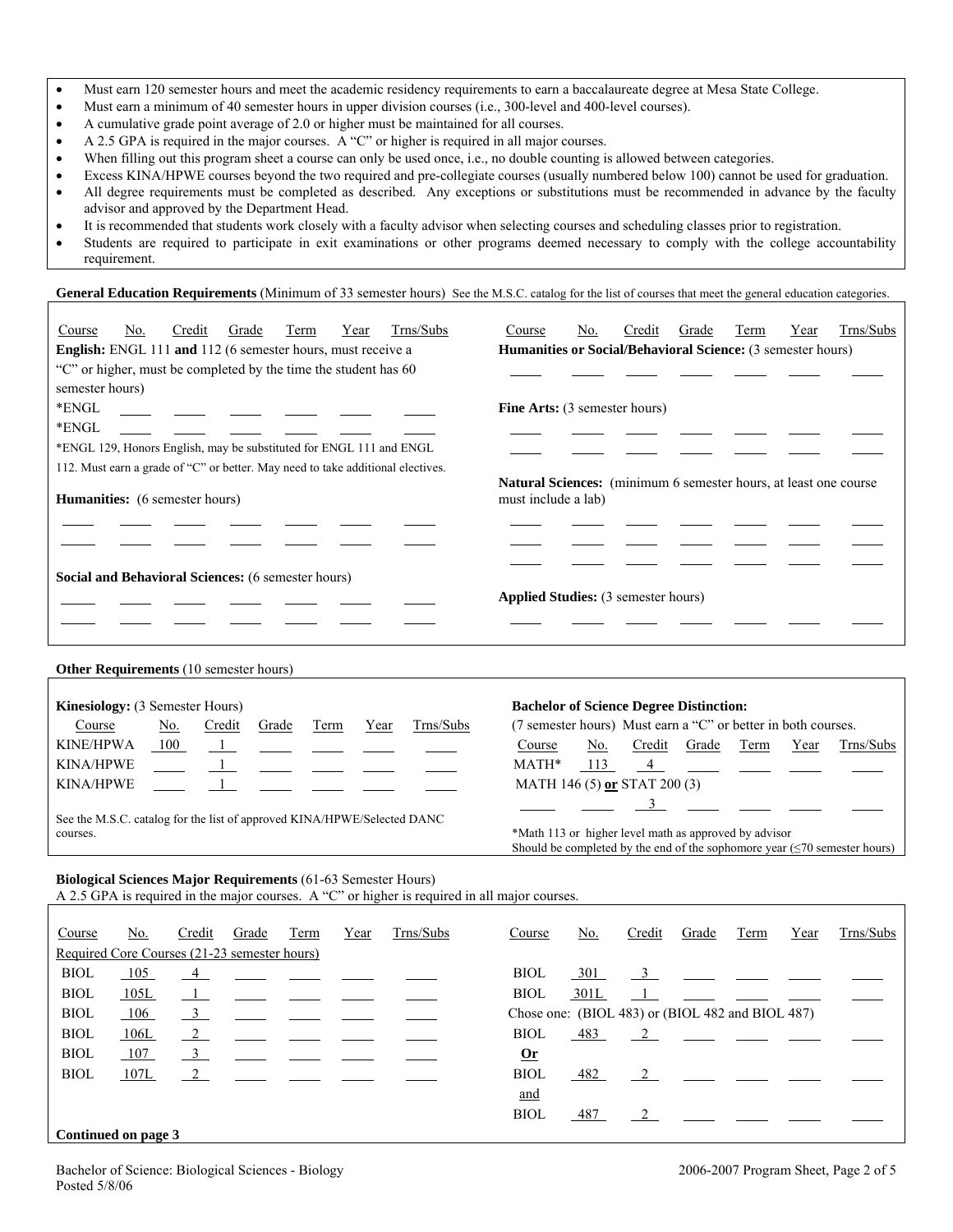| Course      | No.                                                                                           | Credit         | Grade | <b>Term</b> | Year | Trns/Subs                                                                         | Course                                                                                                                                                                                                                                                                                                | No.                                                                                  | Credit         | Grade | Term | Year | Trns/Subs                                                   |
|-------------|-----------------------------------------------------------------------------------------------|----------------|-------|-------------|------|-----------------------------------------------------------------------------------|-------------------------------------------------------------------------------------------------------------------------------------------------------------------------------------------------------------------------------------------------------------------------------------------------------|--------------------------------------------------------------------------------------|----------------|-------|------|------|-------------------------------------------------------------|
|             |                                                                                               |                |       |             |      |                                                                                   | <b>Required Related Study Area</b> (20 semester hours): (Should be completed by the end of the sophomore year.)                                                                                                                                                                                       |                                                                                      |                |       |      |      |                                                             |
| <b>CHEM</b> | $131 *$                                                                                       | $\overline{4}$ |       |             |      |                                                                                   | <b>PHYS</b>                                                                                                                                                                                                                                                                                           | $111 *$                                                                              | 4              |       |      |      |                                                             |
| <b>CHEM</b> | $131L*$                                                                                       |                |       |             |      |                                                                                   | <b>PHYS</b>                                                                                                                                                                                                                                                                                           | $111L*$                                                                              |                |       |      |      |                                                             |
| <b>CHEM</b> | $132 *$                                                                                       | $\overline{4}$ |       |             |      |                                                                                   | <b>PHYS</b>                                                                                                                                                                                                                                                                                           | $112 *$                                                                              | $\overline{4}$ |       |      |      |                                                             |
| <b>CHEM</b> | $132L*$                                                                                       |                |       |             |      |                                                                                   | <b>PHYS</b>                                                                                                                                                                                                                                                                                           | $112L*$                                                                              |                |       |      |      |                                                             |
|             |                                                                                               |                |       |             |      | * A higher level subject may be taken in the same category with advisor approval. |                                                                                                                                                                                                                                                                                                       |                                                                                      |                |       |      |      |                                                             |
|             | Category 1: BIOL 302/302L, BIOL 310/310L, BIOL 343/343L,<br>BIOL 425, BIOL 442, CHEM 315/315L |                |       |             |      |                                                                                   | Additional Biology Courses (20 semester hours) At least 50% must be at the 300 level or above. Courses must be selected from three of the<br>following four areas: (1) Cell, Developmental, and Molecular; (2) Organismal; (3) Anatomical and Physiological; (4) Ecology, Evolution, and Systematics. | Category 3: BIOL 209/209L, BIOL 210/210L, BIOL 241,<br>BIOL 426, 426L, BIOL 441/441L |                |       |      |      | BIOL 341/341L, BIOL 342/342L, BIOL 421/421L, BIOL 423/423L, |
|             | Category 2: BIOL 221/221L, BIOL 231/231L, BIOL 250/250L,                                      |                |       |             |      |                                                                                   |                                                                                                                                                                                                                                                                                                       | Category 4: BIOL 211/211L, BIOL 315, BIOL 320, 321/321L,                             |                |       |      |      |                                                             |
|             | BIOL 413/413L, BIOL 416/416L, BIOL 431/431L, BIOL 450/450L                                    |                |       |             |      | BIOL 331/331L, BIOL 350/350L, BIOL 411/411L, BIOL 412/412L,                       |                                                                                                                                                                                                                                                                                                       |                                                                                      |                |       |      |      | BIOL 403, BIOL 405/405L, BIOL 406, BIOL 414/414L, BIOL 415  |
|             |                                                                                               |                |       |             |      |                                                                                   |                                                                                                                                                                                                                                                                                                       |                                                                                      |                |       |      |      |                                                             |
|             |                                                                                               |                |       |             |      |                                                                                   |                                                                                                                                                                                                                                                                                                       |                                                                                      |                |       |      |      |                                                             |
|             |                                                                                               |                |       |             |      |                                                                                   |                                                                                                                                                                                                                                                                                                       |                                                                                      |                |       |      |      |                                                             |
|             |                                                                                               |                |       |             |      |                                                                                   |                                                                                                                                                                                                                                                                                                       |                                                                                      |                |       |      |      |                                                             |
|             |                                                                                               |                |       |             |      |                                                                                   |                                                                                                                                                                                                                                                                                                       |                                                                                      |                |       |      |      |                                                             |
|             |                                                                                               |                |       |             |      |                                                                                   |                                                                                                                                                                                                                                                                                                       |                                                                                      |                |       |      |      |                                                             |

| Electives (All college level courses appearing on your final transcript, not listed above that will bring your total semester hours to 120 hours.<br>Excludes KINA/HPWE activity courses.) (16 semester hours; additional upper division hours may be needed.) |     |        |       |      |      |           |        |     |        |       |      |      |           |
|----------------------------------------------------------------------------------------------------------------------------------------------------------------------------------------------------------------------------------------------------------------|-----|--------|-------|------|------|-----------|--------|-----|--------|-------|------|------|-----------|
| Course                                                                                                                                                                                                                                                         | No. | Credit | Grade | Term | Year | Trns/Subs | Course | No. | Credit | Grade | Term | Year | Trns/Subs |
|                                                                                                                                                                                                                                                                |     |        |       |      |      |           |        |     |        |       |      |      |           |
|                                                                                                                                                                                                                                                                |     |        |       |      |      |           |        |     |        |       |      |      |           |
|                                                                                                                                                                                                                                                                |     |        |       |      |      |           |        |     |        |       |      |      |           |
|                                                                                                                                                                                                                                                                |     |        |       |      |      |           |        |     |        |       |      |      |           |

#### **GRADUATION INFORMATION**

See the "Undergraduate Graduation Requirements" in the Mesa State College catalog for additional graduation information.

**GENERAL EDUCATION REQUIREMENTS** (Minimum of 33 Semester Hours) See current Mesa State College catalog for list of courses that fulfill the requirements below. If one (or more) of the selections below is required in your major, you must use it to fulfill the major requirement and **make a different selection to meet the general education requirement. The courses may not be used to fulfill both requirements.**

**English – 6** Semester Hours (Must be **completed** before student has 60 semester hours. Must receive grade of "C" or above.) ENGL 111 **and** ENGL 112 **or** ENGL 129 *(by permission)*

**Humanities – 6** semester hours

**Social and Behavioral Sciences – 6** semester hours

**Humanities or Social/Behavioral Sciences – 3** semester hours

**Fine Arts – 3** semester hours

**Natural Sciences – 6** semester hours (At least one course must include a lab.)

**Applied Studies – 3** semester hours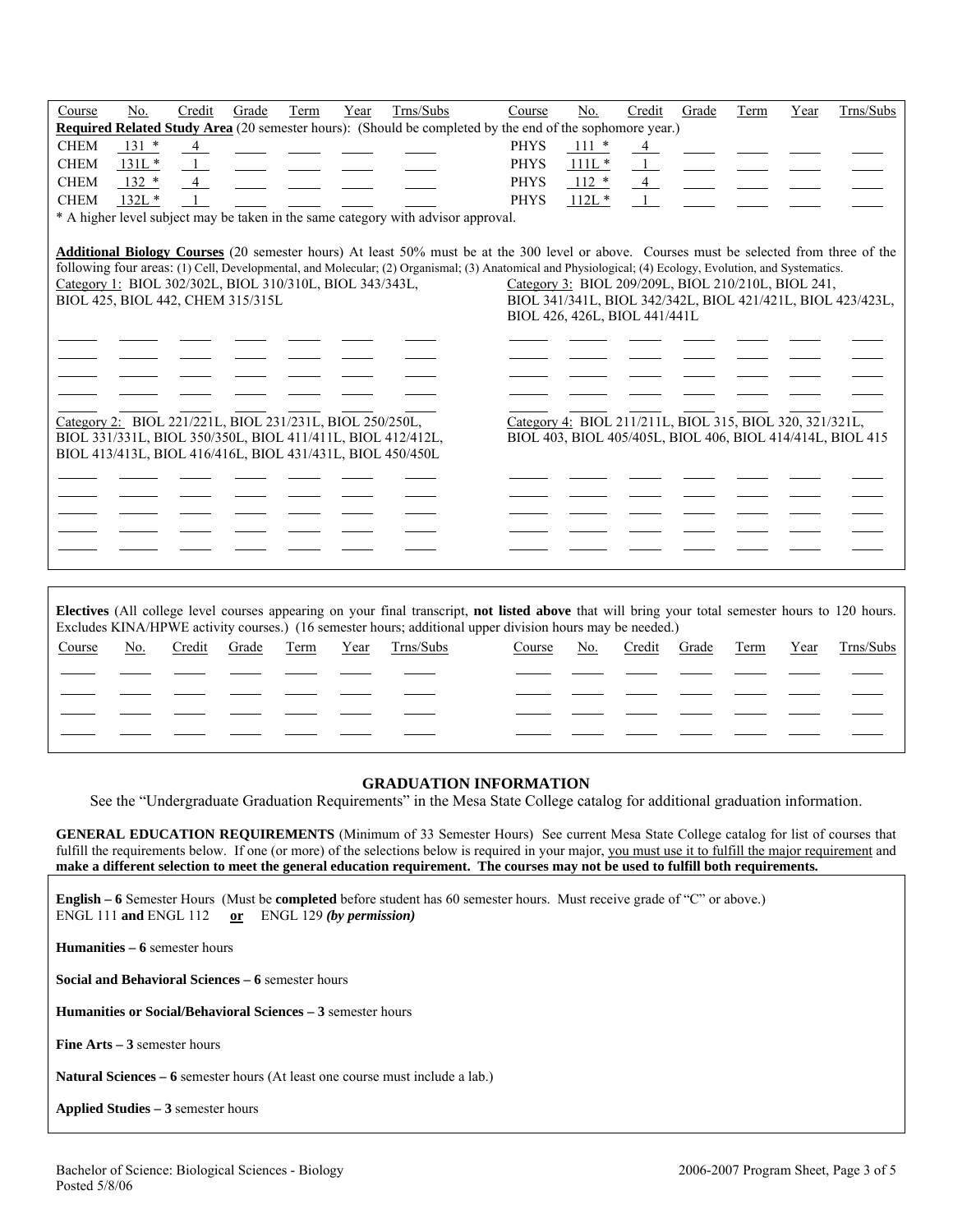**Kinesiology – 3** Semester Hours Each student must take KINE/HPWA 100 together with two KINA/HPWE/Selected DANC courses. See current catalog for listing.

**Degree Distinction – 7** Semester Hours (Must be completed by the end of the sophomore year) MATH 113 College Algebra (Or a higher level math as approved as approved by advisor) – 4 semester hours MATH 146 Calculus for Biological Sciences (5 semester hours) **or** STAT 200 Probability and Statistics (4 semester hours)

# **Biological Sciences - Biology** (61-63 Semester Hours)

A 2.5 GPA is required in the major courses. A "C" or higher is required in all major courses.

### **Required Core Courses (21-23 semester hours):**

BIOL 105/105L Attributes of Living Systems and Laboratory BIOL 106/106L Principles of Animal Biology and Laboratory BIOL 107/107L Principles of Plant Biology and Laboratory BIOL 301/301L Principles of Genetics and Laboratory BIOL 483 Senior Thesis **or** BIOL 482 Senior Research and BIOL 487 Advanced Research

### **Required Related Study Area (20 semester hours):** (Should be completed by the end of the sophomore year.)

CHEM 131/131L General Chemistry and Laboratory (or higher level) CHEM 132/132L General Chemistry and Laboratory (or higher level) PHYS 111/111L General Physics and Laboratory(or higher level) PHYS 112/112L General Physics and Laboratory (or higher level)

### **Additional Biology Courses (20 semester hours minimum) At least 50% must be at the 300 level of above. Courses must be selected from three of the following four areas\*:**

Category 1:Cell, Developmental and Molecular Category 3: Anatomical and Physiological BIOL 343/343L Immunology and Laboratory BIOL 241 Pathophysiology BIOL 425 Molecular Genetics BIOL 341/341L General Physiology and Lab BIOL 442 Pharmacology BIOL 342/342L Histology and Lab CHEM 315/315L Biochemistry and Laboratory BIOL 421/421L Plant Physiology and Lab

Category 2: Organismal BIOL 426/426L Intro to Electron Microscopy and Lab BIOL 221/221L Plant Identification and Lab BIOL 441/441L Endocrinology and Lab BIOL 231/231L Invertebrate Zoology and Lab BIOL 250/250L Intro to Medical Microbiology and Lab Category 4: Ecology, Evolution, and Systematics BIOL 331/331L Insect Biology and Lab BIOL 211/211L Ecosystem Biology and Lab BIOL 350/350L Microbiology and Lab BIOL 315 Epidemiology BIOL 411/411L Mammalogy and Lab BIOL 320 Plant Systematics BIOL 412/412L Ornithology and Lab BIOL 321/321L Taxonomy of Grasses and Lab BIOL 413/413L Herpetology and Lab BIOL 403 Evolution BIOL 416/416L Ethology and Lab BIOL 405/405L Adv. Ecological Methods and Lab BIOL 431/431L Animal Parasitology and lab BIOL 406 Plant-Animal Interactions BIOL 450/450L Mycology and Lab BIOL 414/414L Aquatic Biology and Lab

BIOL 302/302L Cellular Biology and Laboratory BIOL 209/209L Human Anatomy & Physiology I and Lab BIOL 310/310L Developmental Biology and Lab BIOL 210/210L Human Anatomy & Physiology II and Lab BIOL 423/423L Plant Anatomy and Lab

BIOL 415 Tropical Ecosystems

\* Category appropriate topics or elective courses may be used with Advisor approval.

**General Electives:** 16 semester Hours; additional upper division hours may be needed.

Students are required to participate in exit examinations or other programs deemed necessary to comply with the college accountability requirement. All degree requirements must be completed as described above. Any exceptions or substitutions must be recommended in advance by the faculty advisor and approved by the Department Head.